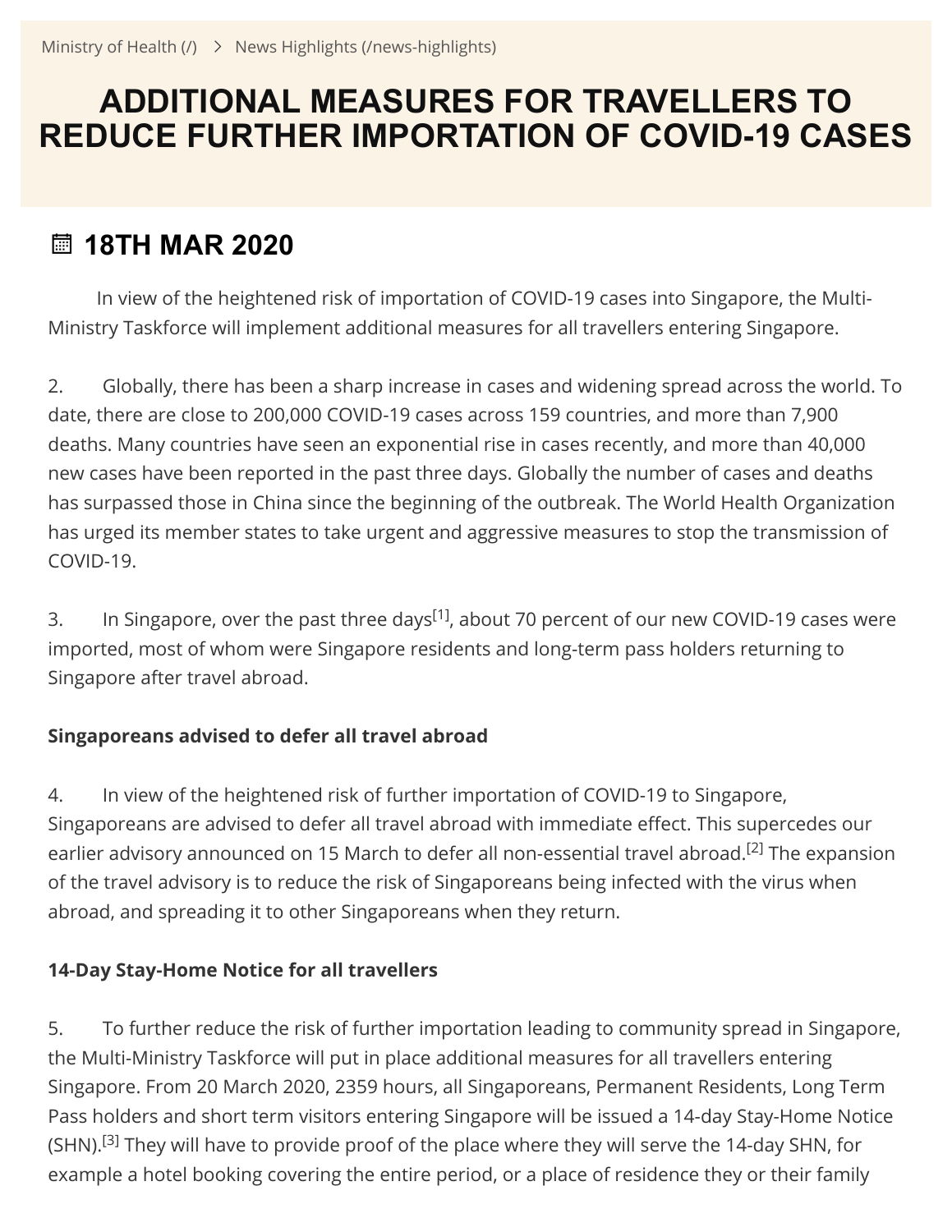members own.

6. As announced previously, short-term visitors with recent travel history to mainland China, France, Germany, Iran, Italy, Republic of Korea and Spain, are not allowed to enter or transit in Singapore.

7. For the land crossings with Malaysia, there are already restrictions imposed by Malaysia under their Movement Control Order. The Singapore-Malaysia Special Working Committee (cochaired by Senior Minister and Coordinating Minister for National Security Teo Chee Hean, and Malaysian Senior Minister and Minister of Defence Dato' Sri Ismail Sabri Yaakob and Johor Menteri Besar Datuk Ir. Hasni Mohammad) are discussing a joint mitigation plan to ensure the safe and sustainable movement of people, goods and services between the two countries. More details will be announced when ready.

8. Persons under SHN will have to remain in their place of residence at all times for 14 days after entering Singapore.

9. The existing measures which apply to all inbound travellers, such as requiring those who exhibit fever and/or other symptoms of respiratory illness to undergo a COVID-19 swab test at the checkpoints, will continue to apply.

10. Singapore's measures for inbound travellers in relation to COVID-19, including the new ones announced in this press statement, are summarised in the **Annex** [\(https://www.moh.gov.sg/docs/librariesprovider5/pressroom/press-releases/annex---list-of](https://www.moh.gov.sg/docs/librariesprovider5/pressroom/press-releases/annex---list-of-countries-regions-and-measures-for-inbound-travellers.pdf?sfvrsn=322144f0_0)countries-regions-and-measures-for-inbound-travellers.pdf?sfvrsn=322144f0\_0).

11. As Singapore's measures will evolve according to the global situation, Singaporeans should check the MOH website [\(https://www.moh.gov.sg/covid-19 \(https://www.moh.gov.sg/covid-19\)\)](https://www.moh.gov.sg/covid-19) for the latest measures.

<sup>[1]</sup> As of 18 March, 12pm.

 $^{[2]}$  Singaporeans are also advised to defer all travel to Hubei province (mainland China).

 $^{[3]}$  The SHN will not apply to travellers transiting in Singapore without leaving the transit area.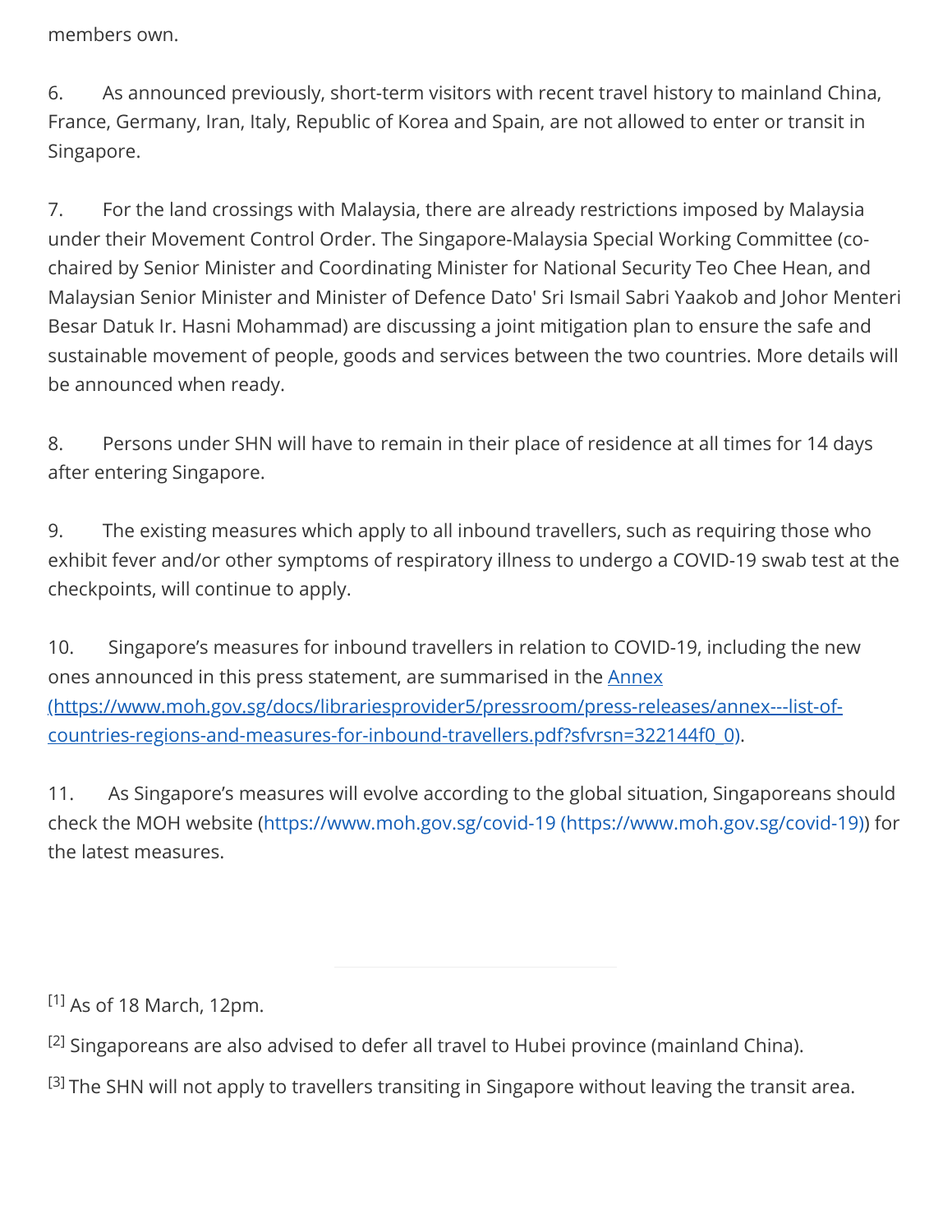### **Ministry of Health**

#### **Public**

News Highlights [\(/news-highlights\)](https://www.moh.gov.sg/news-highlights) Schemes & Subsidies (/cost-financing/healthcare-schemes-subsidies) Healthcare Locator [\(https://www.moh.gov.sg/hpp/all-healthcare-professionals/healthcare](https://www.moh.gov.sg/hpp/all-healthcare-professionals/healthcare-professionals-search)professionals-search) Disease Updates [\(/resources-statistics/infectious-disease-statistics/2020/weekly-infectious-diseases](https://www.moh.gov.sg/resources-statistics/infectious-disease-statistics/2020/weekly-infectious-diseases-bulletin)bulletin) Resources & Statistics [\(/resources-statistics\)](https://www.moh.gov.sg/resources-statistics) My Health Record [\(https://www.healthhub.sg/myhealth#ChildrenHealth\)](https://www.healthhub.sg/myhealth#ChildrenHealth)

#### **Healthcare Professionals**

Licensing & Regulation [\(/licensing-and-regulation\)](https://www.moh.gov.sg/licensing-and-regulation) Healthcare Professionals Portal [\(https://www.moh.gov.sg/hpp/all-healthcare-professionals\)](https://www.moh.gov.sg/hpp/all-healthcare-professionals) Policies & Guidelines [\(/policies-and-legislation\)](https://www.moh.gov.sg/policies-and-legislation)

#### **Who We Are**

About MOH [\(/about-moh\)](https://www.moh.gov.sg/about-moh)

Our Healthcare System [\(/home/our-healthcare-system\)](https://www.moh.gov.sg/home/our-healthcare-system)

Senior Management [\(/about-moh/senior-management\)](https://www.moh.gov.sg/about-moh/senior-management)

[\(https://www.facebook.com/sghealthministry/\)](https://www.facebook.com/sghealthministry/)  $(\bullet)$  [\(https://twitter.com/sporemoh?lang=en\)](https://twitter.com/sporemoh?lang=en) [\(https://www.youtube.com/user/MOHSingapore?gl=SG&hl=en-GB\)](https://www.youtube.com/user/MOHSingapore?gl=SG&hl=en-GB)

Forms [\(/forms\)](https://www.moh.gov.sg/forms)

Contact Us [\(/contact-us\)](https://www.moh.gov.sg/contact-us)

Feedback [\(https://crms.moh.gov.sg/mohfeedback.aspx\)](https://crms.moh.gov.sg/mohfeedback.aspx)

Rate this Website (https://www.jusfeedback.asia/Community/se/705E3ECB2B7C0A8E? [Agency=MOH&Svc=MOH%20Wesbite&eLnk=www.moh.gov.sg&Cat=Citizen\)](https://www.jusfeedback.asia/Community/se/705E3ECB2B7C0A8E?Agency=MOH&Svc=MOH%20Wesbite&eLnk=www.moh.gov.sg&Cat=Citizen)